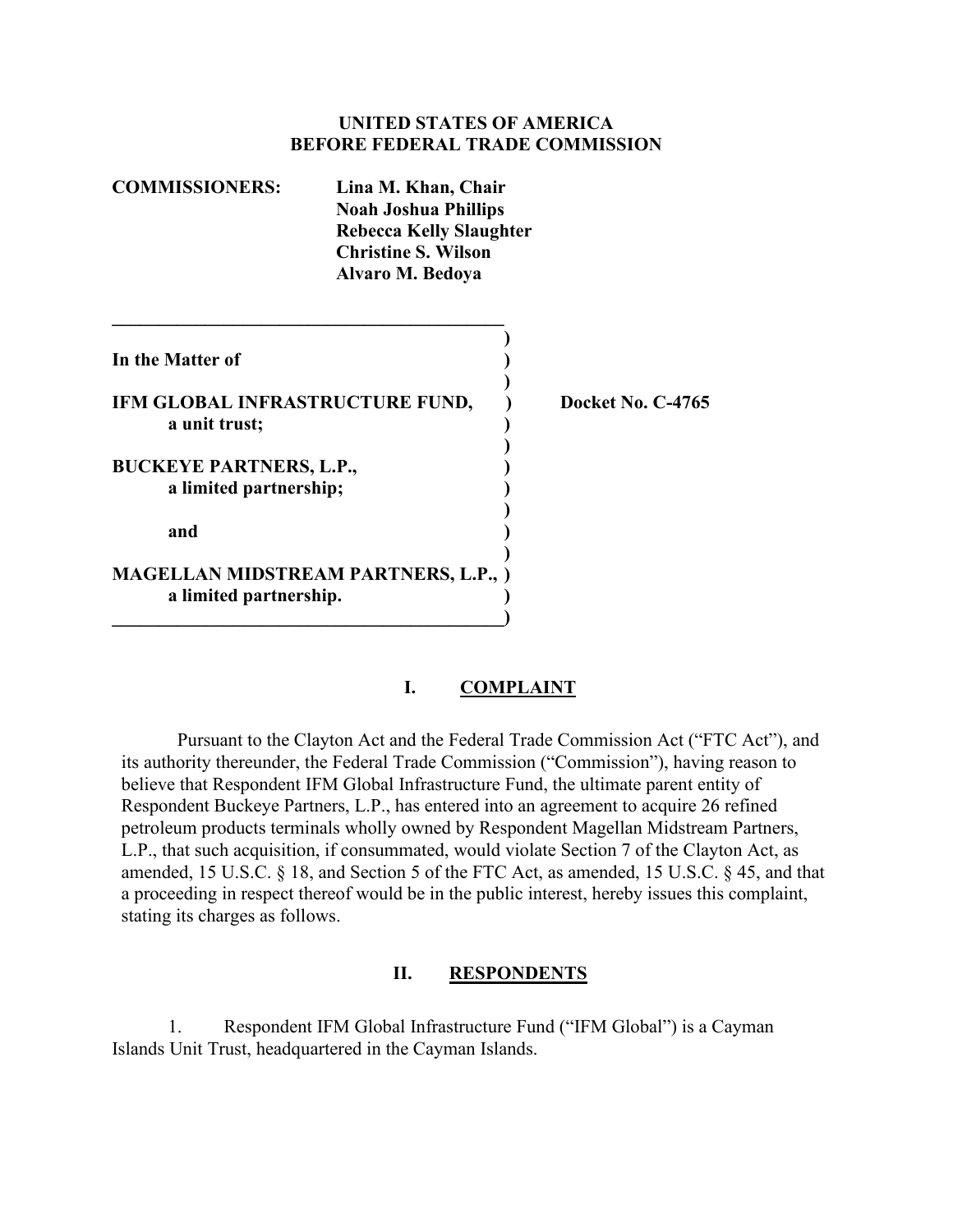2. Respondent Buckeye Partners, L.P. ("Buckeye") is doing business under and by virtue of the laws of the state of Delaware with its offices and principal place of business in Houston, Texas. IFM Global is the ultimate parent entity of Buckeye.

3. Respondent Buckeye is, and at all times relevant herein, has been engaged in, among other things, providing midstream logistics solutions, primarily consisting of pipeline transportation, storage, and throughput of light petroleum products ("LPPs"), which include gasoline and distillates. Buckeye owns and operates LPP terminals in Alabama and South Carolina.

4. Respondent Magellan Midstream Partners, L.P. ("Magellan") is a publicly-traded limited partnership organized, existing, and doing business under and by virtue of the laws of the state of Delaware, with its principal place of business in Tulsa, Oklahoma.

5. Respondent Magellan is, and at all times relevant herein, has been engaged in, among other things, transporting, storing, and distributing refined petroleum products and crude oil, and operating LPP terminals in Alabama and South Carolina.

# **III. JURISDICTION**

6. Each Respondent, either directly or through its subsidiaries, is, and at all times relevant herein, has been engaged in commerce, as "commerce" is defined in Section 1 of the Clayton Act as amended, 15 U.S.C. § 12, and Section 4 of the FTC Act, as amended, 15 U.S.C. § 44.

7. The acquisition is subject to Section 7 of the Clayton Act, as amended, 15 U.S.C. § 18.

# **IV. THE PROPOSED ACQUISITION**

8. Pursuant to an Equity Purchase Agreement by and between Buckeye and a Magellan affiliate dated June 9, 2021, Buckeye proposes to acquire 26 LPP terminals wholly owned by Magellan (the "Acquisition") for approximately \$435 million.

# **V. THE RELEVANT SERVICE MARKET**

9. For purposes of this complaint, the relevant lines of commerce in which to analyze the effects of the Acquisition are terminaling services for all LPPs (which includes gasoline and distillate fuel) and terminaling services specifically for gasoline.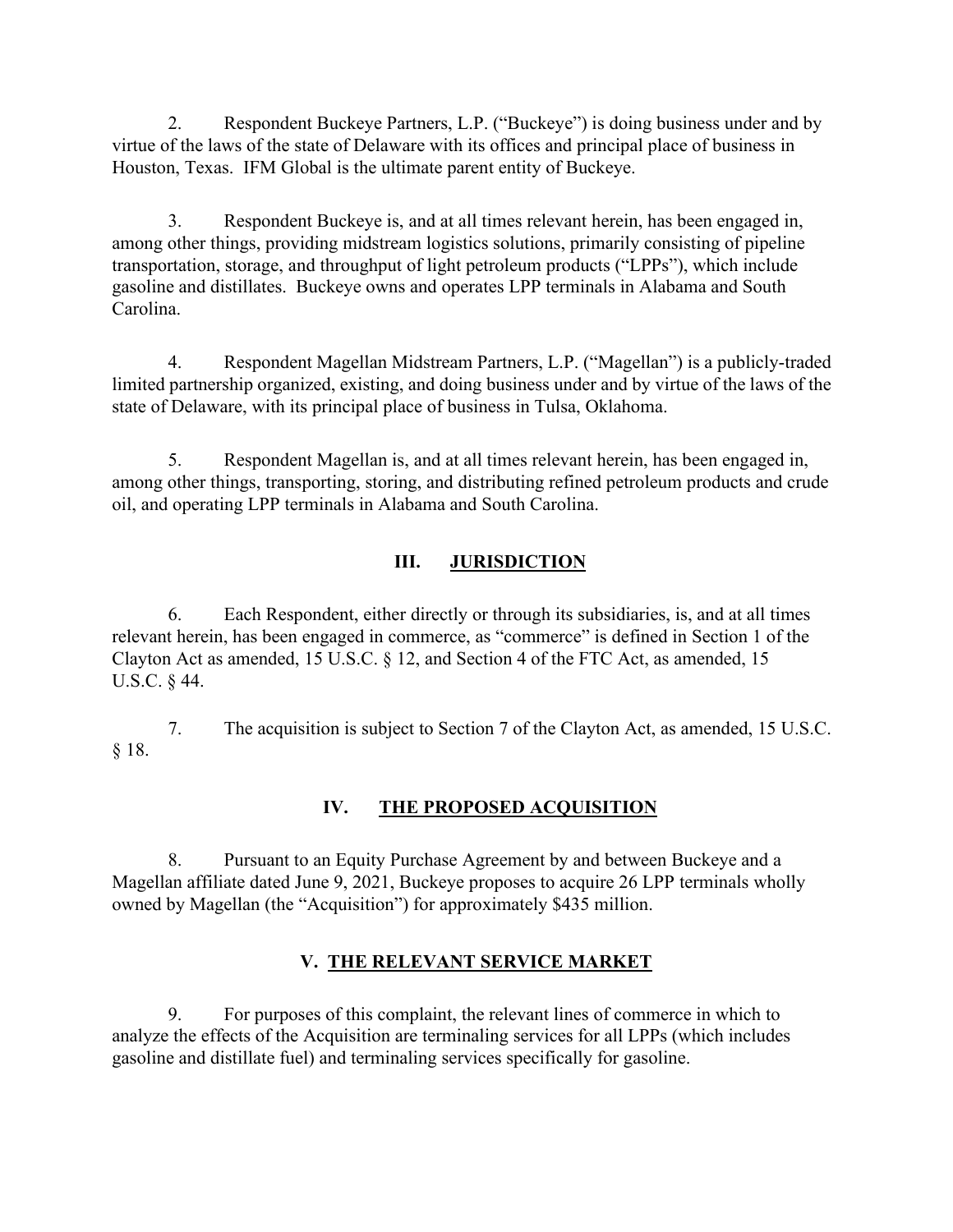10. Terminals are critical to the efficient distribution of LPPs. Terminals generally consist of storage tanks and loading racks that pump fuel into tanker trucks for further delivery. Terminals receive bulk volumes of LPPs via pipeline, hold LPPs in storage tanks, and load smaller quantities onto tanker trucks. Tanker trucks transport LPPs from the terminals to retail locations and end-use customers. Terminaling services include the cluster of services related to the off-loading, temporary storage, and dispensing of LPPs into trucks.

11. To provide terminaling services for gasoline, terminals generally must have specialized equipment, including vapor recovery units, tanks with internal floating roofs, and the ability to blend gasoline with ethanol. While gasoline-capable storage tanks may also handle distillates, the reverse is generally not possible without added expense, due to the more stringent regulatory requirements for the storage and handling of gasoline.

12. There is no cost-effective substitute for terminals and the services they provide. The high costs of trucking LPPs over long distances means that terminals generally must be located relatively close to the customers they serve. Trucking large volumes of LPPs over long distances is not an economical alternative to the services terminals provide.

### **VI. THE RELEVANT GEOGRAPHIC MARKETS**

13. There are three relevant geographic markets in which to analyze the Acquisition: (1) North Augusta, South Carolina; (2) Spartanburg, South Carolina; and (3) Montgomery, Alabama. Each relevant market includes a cluster of LPP terminals capable of receiving LPPs from two major refined products pipeline systems serving the southeast United States. The area that a particular terminal can serve is limited by several factors, including the density of retail outlets served from the terminal, trucking costs relating to labor and fuel, driving times and distances, loading and waiting times at the terminal, and the relative price differences of LPPs offered at alternative terminals.

### **VII. MARKET STRUCTURE**

#### *North Augusta Terminaling Services Markets*

14. Three firms, including Buckeye and Magellan, operate terminals in the North Augusta, South Carolina market. The Acquisition, if consummated, would reduce the number of firms in the relevant market from three to two.

15. The Acquisition would significantly increase market concentration in the North Augusta, South Carolina market. Post-Acquisition, the markets for terminaling services for all LPPs and terminaling services for gasoline would be highly concentrated under the Horizontal Merger Guidelines, and Buckeye would control a significant share of both total LPP storage capacity and gasoline terminal storage capacity in this relevant geographic market, leaving only one other remaining player.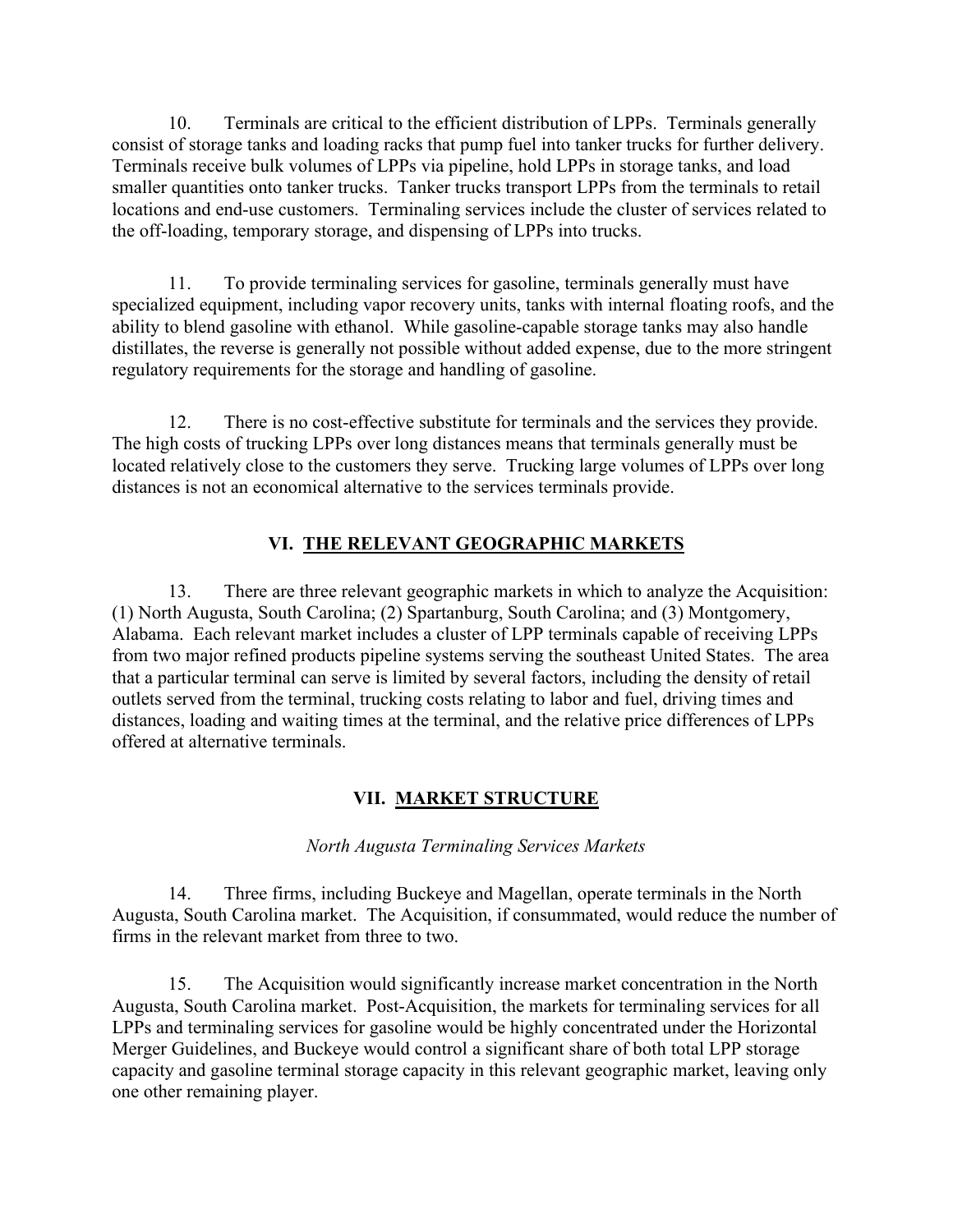16. The Acquisition would eliminate the close competition between Buckeye and Magellan in North Augusta, South Carolina and increase the likelihood of collusive or coordinated interaction between the remaining competitors.

### *Spartanburg Terminaling Services Markets*

17. Seven firms, including Buckeye and Magellan, operate terminals in the Spartanburg, South Carolina market. Buckeye and Magellan terminals are the two largest in terms of total LPP storage capacity in the relevant market. Buckeye would control almost half of gasoline terminal capacity in Spartanburg post-Acquisition.

18. The Acquisition, if consummated, would significantly increase market concentration in the Spartanburg, South Carolina market. Post-Acquisition, the markets for terminaling services for all LPPs and terminaling services for gasoline would be highly concentrated, and Buckeye would control the majority of LPP terminal storage capacity and nearly half of gasoline terminal storage capacity in this relevant geographic market.

19. The Acquisition would also reduce the number of independent terminal facilities in the Spartanburg market. Both Buckeye and Magellan are independent commercial terminal operators. Neither Buckeye nor Magellan owns or sells any LPPs to retail or commercial customers in the relevant market. In the Spartanburg market, Buckeye and Magellan derive their revenue solely from the provision of terminaling services, including receipt and throughput of LPPs. Loss of access to these independent terminals would reduce the number of terminaling options for third-party customers in the Spartanburg market and increase prices for terminaling services.

20. The Acquisition, if consummated, would eliminate the close competition between Buckeye and Magellan in the Spartanburg, South Carolina market and increase the likelihood of collusive or coordinated interaction between the remaining competitors.

### *Montgomery Terminaling Services Markets*

21. Six firms, including Buckeye and Magellan, provide LPP terminaling services in the Montgomery, Alabama market. Five firms, including Buckeye and Magellan, provide gasoline terminaling services in this area. The Acquisition, if consummated, would significantly increase market concentration, leading to a highly concentrated market for gasoline terminaling services and a moderately concentrated market for LPP terminaling services.

22. The Acquisition would also reduce the number of independent terminal facilities in the Montgomery market. The reduction would potentially leave only two independent firms for gasoline terminaling services after the Acquisition. Both Buckeye and Magellan are independent commercial terminal operators. Neither Buckeye nor Magellan owns or sells any light petroleum products to retail or commercial customers in this market. Loss of access to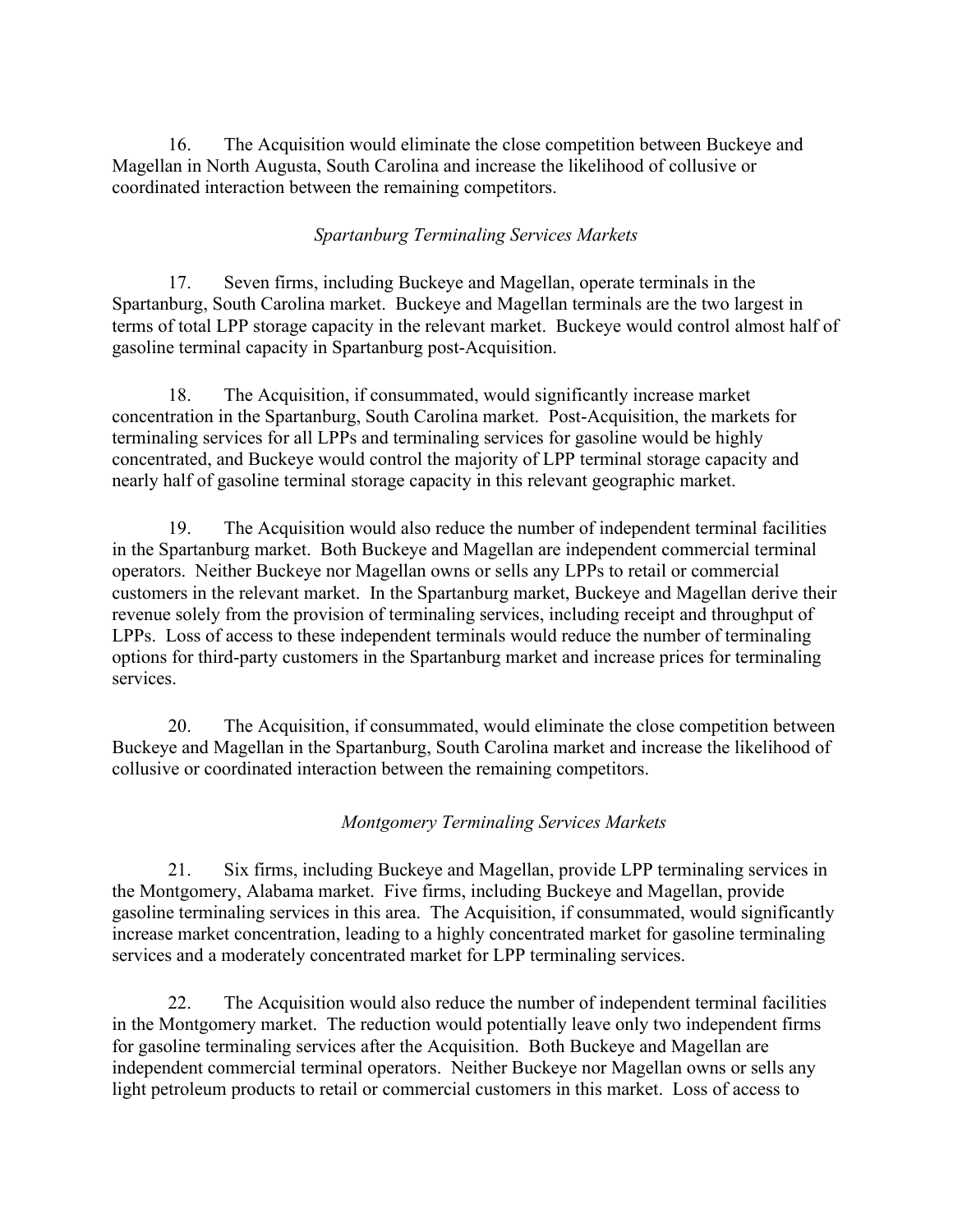these independent terminals would reduce the number of terminaling options for third-party customers in the Montgomery market and increase prices for terminaling services.

23. The Acquisition, if consummated, would eliminate the close competition between Buckeye and Magellan in the Montgomery, Alabama market and increase the likelihood of collusive or coordinated interaction between the remaining competitors.

# **VIII. EFFECTS OF THE ACQUISITION**

24. The effects of the Acquisition, if consummated, may be to substantially lessen competition in each relevant market in violation of Section 7 of the Clayton Act, as amended, 15 U.S.C. § 18, and Section 5 of the FTC Act, as amended, 15 U.S.C. § 45, in the following ways, among others:

- a. by increasing the likelihood that Respondent Buckeye would unilaterally exercise market power in each relevant market;
- b. by eliminating substantial competition between Respondents Buckeye and Magellan in each relevant market; and
- c. by increasing the likelihood of collusive or coordinated interaction between any remaining competitors in the relevant markets.

25. The ultimate effect of the Acquisition would be to increase the likelihood that prices for LPP terminaling services and gasoline terminaling services would rise above pre-Acquisition levels, or that there would be a decrease in the quality or availability of LPP terminaling services and gasoline terminaling services in each relevant geographic market.

# **IX. LACK OF COUNTERVAILING FACTORS**

26. Entry into the relevant markets would not be timely, likely, or sufficient to deter or counteract the anticompetitive effects arising from the Acquisition. Barriers to entry are significant and include high sunk costs associated with the construction of a new terminal and the time required to design, build, and permit a new facility.

27. Respondents have not substantiated merger-specific, verifiable, and cognizable efficiencies that likely would be sufficient to reverse the Acquisition's potential to harm customers in the market for LPP terminaling services in the relevant geographic markets.